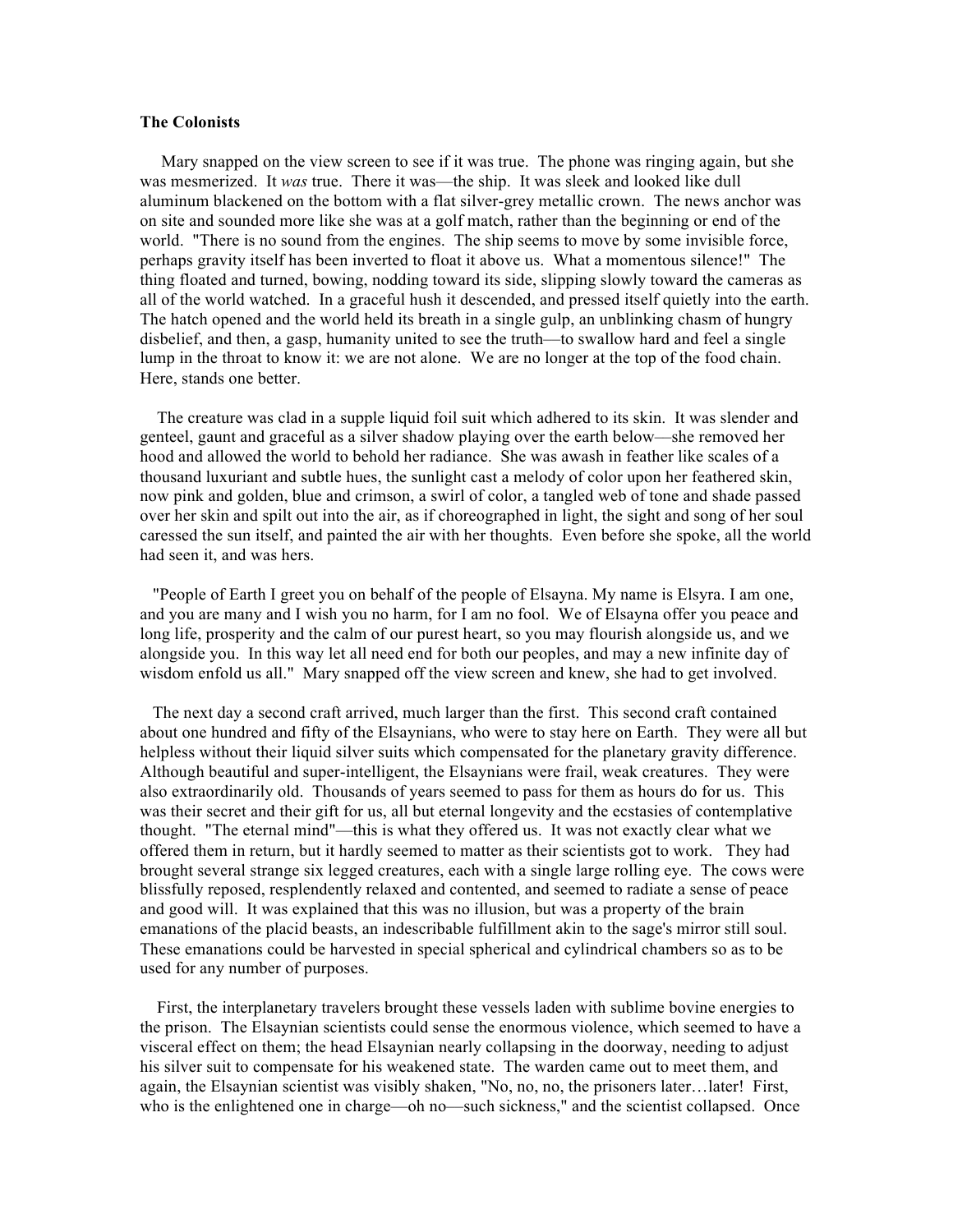revived by his compatriots, and informed that this *was* the warden, not a prisoner, the order was given, and the first treatment administered. The warden promptly unclenched his jaw and lost the steel grey hate in his stare. The results were amazing. The entire prison population was treated and released by noon. Soon, the procedure was repeated in mental hospitals and prisons throughout the land. These people were cured––even the warden. They now had a life expectancy which exceeded the years of ten generations. The Elsaynians were coming through.

 In exchange, the Elsaynians had requested that a group of volunteer subjects from Earth accompany a few of them back to their home planet. A skeleton crew would man the big ship and the beautiful creature who had made first contact would take four more in her slower, smaller craft. The swell of volunteers was astronomical, and it was nothing short of a miracle that Mary was picked. She thought her heart would burst from excitement as she heard the news! Mary was ill with cystic fibrosis and had never imagined that she might be chosen, although she had hoped for nothing else. Her hands ached from praying, and now her eyes were red from shedding tears of joy. Her heart seemed as if it might crawl from her chest, and she all but forgot her lungs. Mary was saved.

 She was so relieved to meet her fellow travelers in the small ship! She had worried with such a long journey, in such close quarters together, whether she could stand anyone for all those years, but she immediately realized that it was okay. Sam, Carl and George were the most cultured, caring and sincere people she had ever met. They took to her overtly honest manner at once, and the four would have been inseparable from that moment just to have met, even without a new adventure to bind their friendship. Elsyra was delighted to see their instant rapport, and her feathered skin blushed in radiant cascades of blue, purple and rose, betraying her contentment.

 The two crafts were set to all but pilot and land themselves, one with Elsyra and her four earthling crew-mates, and the other larger speedier craft with one hundred earthlings aboard and a skeleton crew of extraterrestrials. The ships were filled, and gracefully took to the night sky. Slipping silently upward into the ink-black breath of the universe where all things are alone, clad in but a black slip of cold ether––out here, all things are to themselves, nothing and no one miss what is gone, what is not with, but only between all distant, warm worlds.

 Although any journey through the stark void of space is a moving loneliness such as this, on the small craft a warm world of four filled Mary's endless days with every nuance of friendship and happiness. As lovers who did not love and so loved all the more, their closeness grew until each shared the others' very thoughts. In fact, Time itself had stretched and blurred in the constant motion of travel and tenderness, which held the years one before and into the next, tumbling through and into each other, passing down the throat of Time into the future, which is our name for the present we hope one day to have.

 One night, the three men heard a still thing, and so, listened more and more closely until they grasped the message Elsyra had sent, and understood the truth: "Yes, I am feeling wonderful! Three thousand years and a child again! I will see you soon, and you will hardly know me, so young am I now! She felt nothing, and the whole of what she was passed into the vessel. Oh…she was so beautiful…"

 Sam, Carl and George all understood the alien tongue and knew it at once––why they were exchanged with those scientists and sent up here… to these creatures: so the Elsaynians could harvest their life force, put their souls into a damn drum—spent—to make these parasites immortal! They killed Mary! *They killed Mary!* The three shook and wept, but remained silent.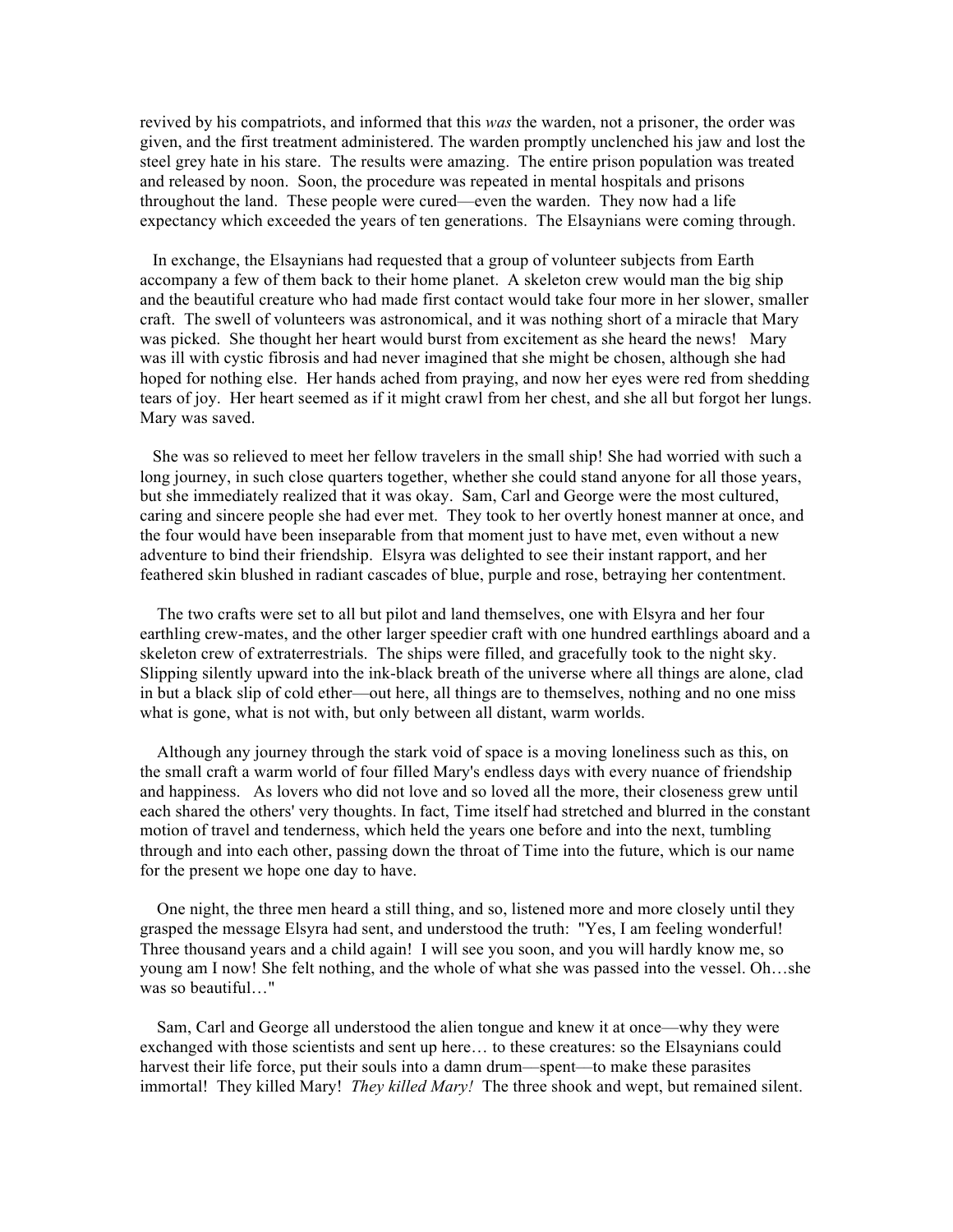So genteel and upright were they, that a course of action above reproach, the exact plan, came at once to one and to all. As Elsyra slept they crept to the communications room and engaged the device. Carl was the best spoken of the lot, and was charged with the job of acting, "Hey there big craft, it's Carl here! How you doing today?" Carl was perfect. He seemed utterly cheerful. "Hey, can I talk to Captain Jackson, I've got a question for him. It's kind of personal." Soon Captain Jackson came on the line. "Captain, you alone? Good. Look man, I figured it out–– these *things* are taking us up there to eat our souls so they can live forever! Do you hear? They killed Mary! They killed Mary! Jackson––she's dead."

 As soon as Carl was finished, he did not wait for a reply, but clicked it off and started to weep. The three went into their chamber to make damn well sure they never ended up as soul food. Elsyra, heard the compartment depressurize, and saw the bodies burst…floating in space.

 Jackson knew exactly what to do. First…he passed one of the Elsaynian crewmen on the way to the control room, and asked him…real nice…to show Jackson some details about the ship. The crewman was jubilant to have finally bonded with one of the earth-creatures, who had expressed a genuine interest in a common topic. Xonaponz was the odd man out when it came to space-creatures, and Jackson knew he would come through. Even ET can get lonely. After extracting some information about landing the ship, Jackson grabbed its spindly little neck, pinched it closed, and snapped it. Dead bug. The boys were informed, and soon, the ship was theirs.

 Jackson did what he was trained to do––he took charge. Everyone was crazy worked up to find out about it and Jackson restrained them from outright hysteria by sheer force of will. He divided the men and women into kill squads. He doubled the rations. He assigned some poor woman the unenviable job of stewing up the dead Elsaynian crew to further supplement caloric intake. He killed one of those weird cows they had with them, and man…that thing was pretty tasty! About like the real thing! Gravity was turned up to almost double that on Earth. They were in training. By the time they hit the beach on Elsayna, this crew would be a wall of solid muscle: screaming, fit and vicious to within an inch of its life. Jackson was special forces trained––he was trained to train men, and these men, would be the teeth of a single lion's will––without failing or mercy. At twice the muscle of normal Earth folks and half the gravity, they would be supermen, and may just do more than survive. This…could be fun.

 Elsaynians don't weep, they fade. They do not mourn…they asphyxiate their own happiness and die. This is why they are such an honest, giving and happy people. Elsyria was their best. She had failed to keep her promise––failed to help her cherished new friends, failed to allow her life's work and worth even enough happiness to live! She loved Mary so very much, and was sure, to provide to her all the very best medical treatment, and indeed, Mary had lived for two hundred and forty earth years. But, thirty minutes before the end, Elsyra took her entitlement, and placed Mary beyond those last few minutes of torment and pain––instead of the worst of life's last suffering, Mary was eased into a gentle sleep, her last drops of precious energy collected rather than squandered into the void, Elsyra took those few last drops as her own… to live forever…and with this blessed drop, a spark of the divine, a fleck of Mary's love, was still alive within her, and as she had cared for Mary, so now Mary cared for her, and was given a bit of immortality within Elysia. In this way, these two races might live forever…the earthlings for a hundred generations, then a thousand more, for having been spared the worst of life's torment, their souls no longer wasted to blackness, but immortal, as a drop of happiness in the colorful sea of Elsyra's soul. She had failed. To give Mary two hundred and forty years and immortality was a cheat and a disgrace, and she was a disgrace, for thinking herself worthy of the role. She had failed, and would die—slowly. She was a curse to be spoken no more.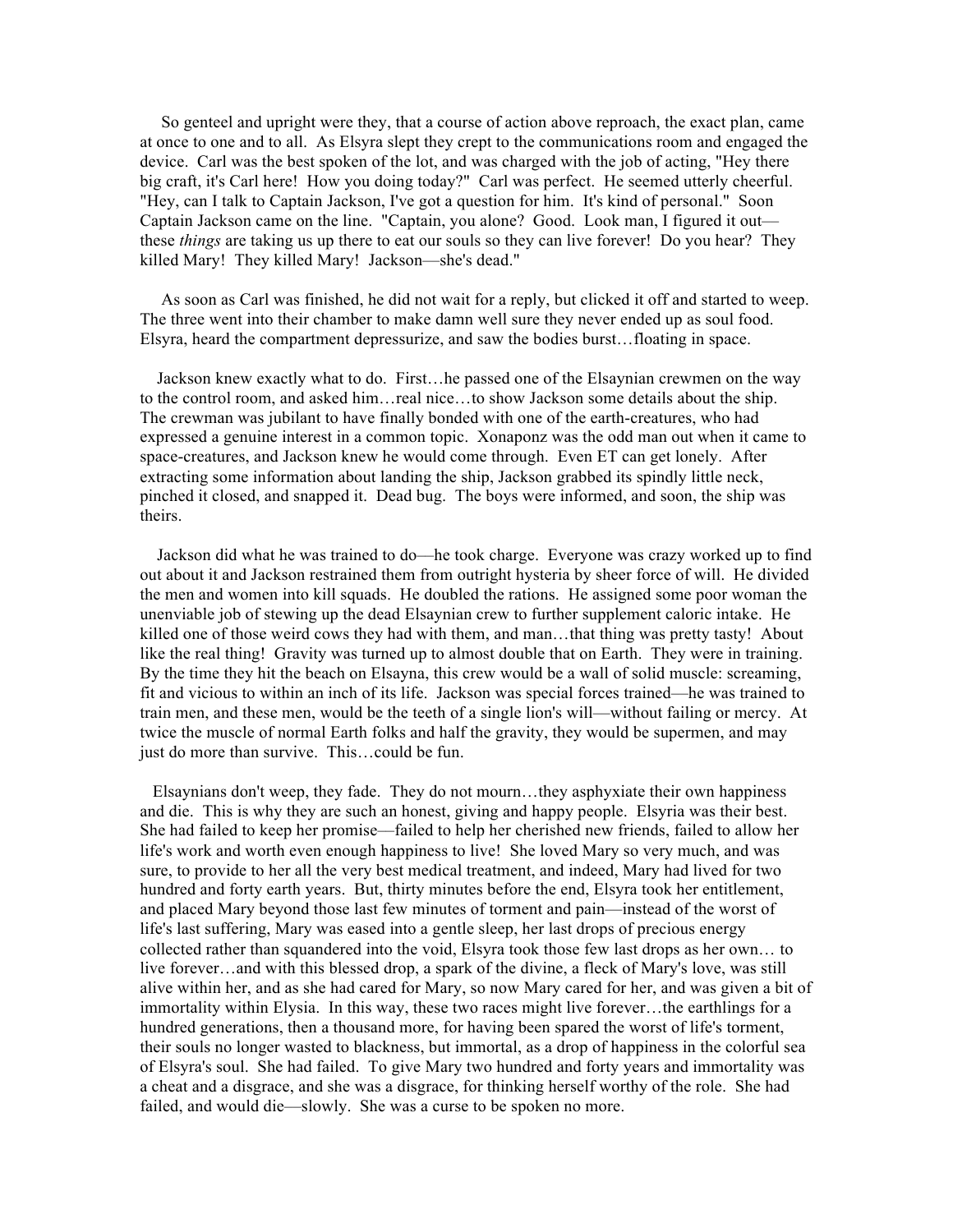Now Elsyra's colorful feathered skin became grey, and she choked herself with herself––her failure feasted upon her tender heart, and she became ashen, dull and short of breath. The shimmering opal feathers of her happiness turned slowly dimmer, and came to despise their very beauty, to choke themselves and diminish themselves, to squeeze out the last of their opal dancing light, and die. The colors slowly began to leave her face as she held her happiness in contempt, choked black and ash…dirt and dust to foul her tender heart. In a week's time, her sunken breast began to lose its flesh, and the feathers fell to the deck, one by one, each hollow tear of beauty, rotten and moldering, allowed to fall, disgraced, hollow and worthless as was she, who failed, and died.

 Jackson stood before them, and judged what he saw to be fit, and trembling, like a spring bent near to breaking, aching to release its tension, its hunger too great to stand, the need for the moment too pungent and acrid to tolerate––the hundred vibrated in rage and fear which became more black than any ordinary rage: as a mother is afraid for her children, as the earth bursts forth from a volcano on the sea bed and is no longer afraid of the sea…but will crack open the waves and cover them in an island which craves, needs, to be born…so did the hundred strain to be still and silent, pregnant with tension and reddest fear, with wide eyes and ears they heard Jackson, and he judged them ready.

 "They have brought us here to feast on our souls…our lives. They have killed Mary." He waited. The silence drove them mad to boiling, pregnant with boiling need and sick with angst, he let them seethe, then…continued: "Now, the hour is at hand. Vengeance and justice are as one single motion, one blow, and we are the supreme fist, most deadly and right, tight, poised and ready." The crowd groaned under the strain of his words, the air shuddered under the weight of the silence. Now louder, Jackson continued: "They killed her, killed Mary, and we will see it repaid, not with more innocent human blood, no, NO! We will not abide our destruction with closed eyes and peaceful, staring, glazed faces, we will take this wretched violent people and dispose of them as they did us first! So, know Mary, and know––you are next…if we do not act exactly as we know we must, as we have planned: we must destroy these filthy maggots—we must kill these insects! These parasites must be burned into ash and killed… *dead!* Do you know what kind of vermin kills and innocent girl? Look out there and see it! Look—and know the face of disease! Are you ready?" A single heaving bellow of wet red hate came like a sticky, prickly cloud of electric charge on the wind to respond: "YES!" "Are you ready?… Ready to kill these insects… ready to **KILL these filthy vermin, are you ready to kill…kill these worthless parasites?**" "*YES!!!*"

Jackson looked, and every eye was wide, glazed in power and hate, every muscle and sinew tensed and ready to explode into the low gravity environment, every brain shut down except for the very most basic wiring, ready to follow any command and act on the carefully planned instincts he had honed in them. It was time.

The ship opened its hatch, and the men sprung out like wild animals, daemons with spring legs of meat and bone, tearing through the atmosphere…trembling meat and teeth brought down into the tender flesh of the unsuspecting aliens. Their necks were broken, their arms snapped and spun off, their eyes poked, pried and placed into pockets as souvenirs…and the cows…how they killed them and tore into their docile, stupid, unresisting flesh and tortured them! A sheer delight! Bounding effortlessly some 20 yards at a stretch, the killing was natural and easy. Strange luminous blood flowed like wine into the alien earth, and as the finest of wine, it was accompanied by the ringing pulse of jubilant laughter and happiness! Oh…how easily they died! Oh, how right and pleasurable it is to be a just spring, finally allowed to release its coil, able to